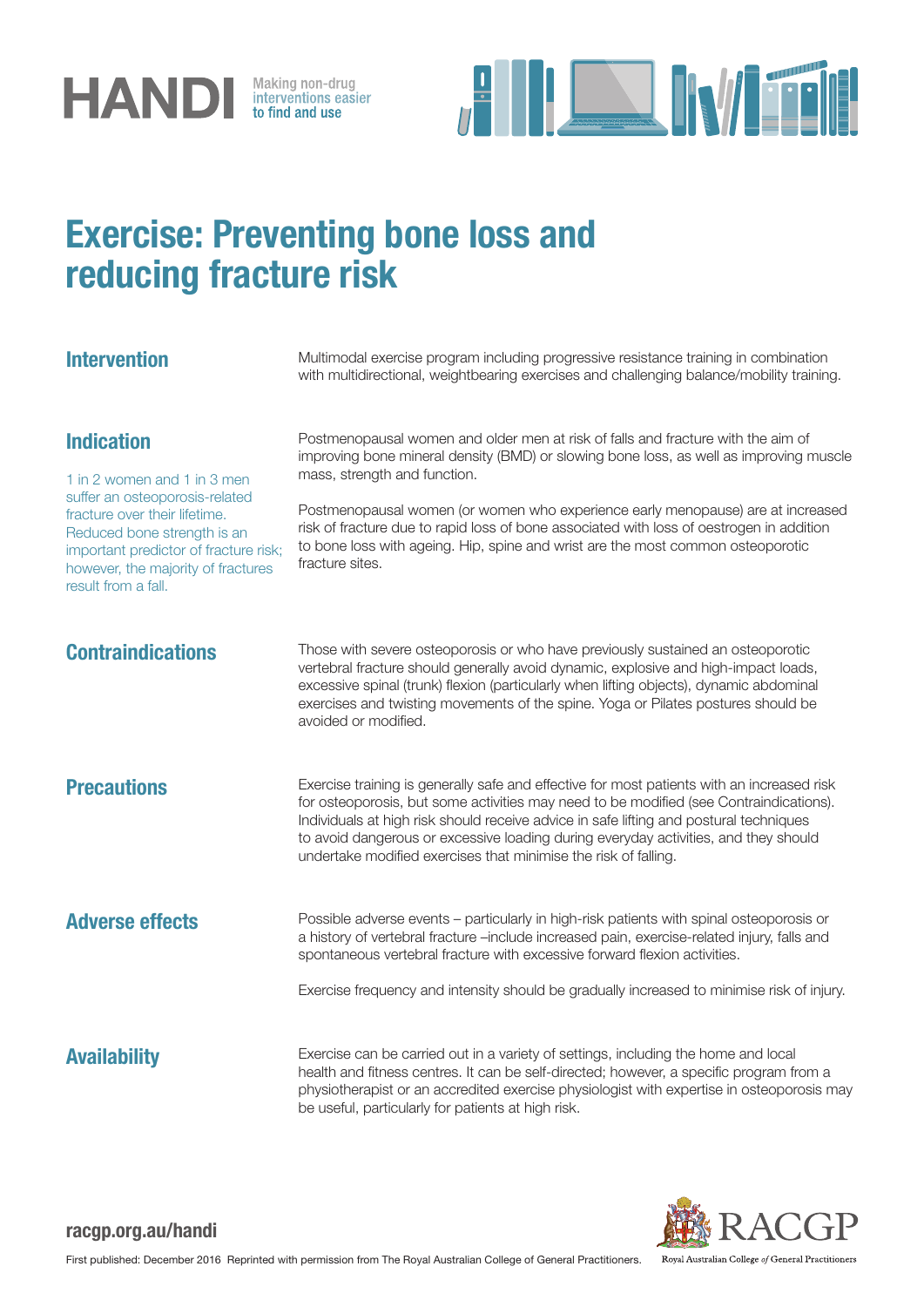

Making non-drug<br>interventions easier<br>**to find and use** 



**Description** For adults without osteoporosis or a history of low-trauma fracture, exercise programs should combine a diverse range of weightbearing impact exercises (eg hill-walking, jogging, jumping, skipping, dancing, circuit training) and progressive resistance training involving high load and low repetition. Challenging balance and mobility training should also be incorporated to reduce the risk of falls.

> Postmenopausal women and older men should aim for the following. (Also see Consumer resources.)

# Resistance training exercise

- › At least two 30- to 45-minute progressive resistance training sessions per week.
- › Each session should comprise 6–8 exercises with 2–3 sets of 8–10 repetitions at an intensity corresponding to hard to very hard (rating of 14–16 on the Borg scale).
- › Exercises should target the major muscles attached to or near the hip and spine (including hip extensors and abductors), knee extensors and flexors, calves and back extensors.

# Multidirectional weightbearing activities

- › To be performed 4–7 times per week.
- › Activities can include short exercise bouts (eg 50–100 jumps, bench step-ups, heel drops divided into 3–5 sets of 10–20 repetitions).
- › Moderate- to-high-impact and odd-impact exercise appear to have greater benefit than low-impact, but may need to be introduced after a 4- to 8-week period of resistance training to ensure adequate strength and function.

### Challenging balance and mobility exercises

› At least 3–4 times per week.

**Tips and challenges** While low-impact activities such as walking are beneficial to general health, they do not improve bone density. To improve or maintain bone health, exercises need to create a 'loading' effect on the bone. However, relatively few loading cycles (repetitions) are needed – short bouts separated by periods of rest are more effective than the same number of loads performed all at once.

> Risk factors that limit the benefits of exercise include smoking, excessive alcohol consumption, vitamin D deficiency and insufficient dietary calcium or protein.

The benefits of exercise on bone density are lost over time if exercise is not maintained, so adherence strategies are important.

High-impact exercise may be a problem for women with continence issues, and so pelvic floor exercise training is important.

Grading NHMRC Level I evidence.



# racgp.org.au/handi

Royal Australian College of General Practitioners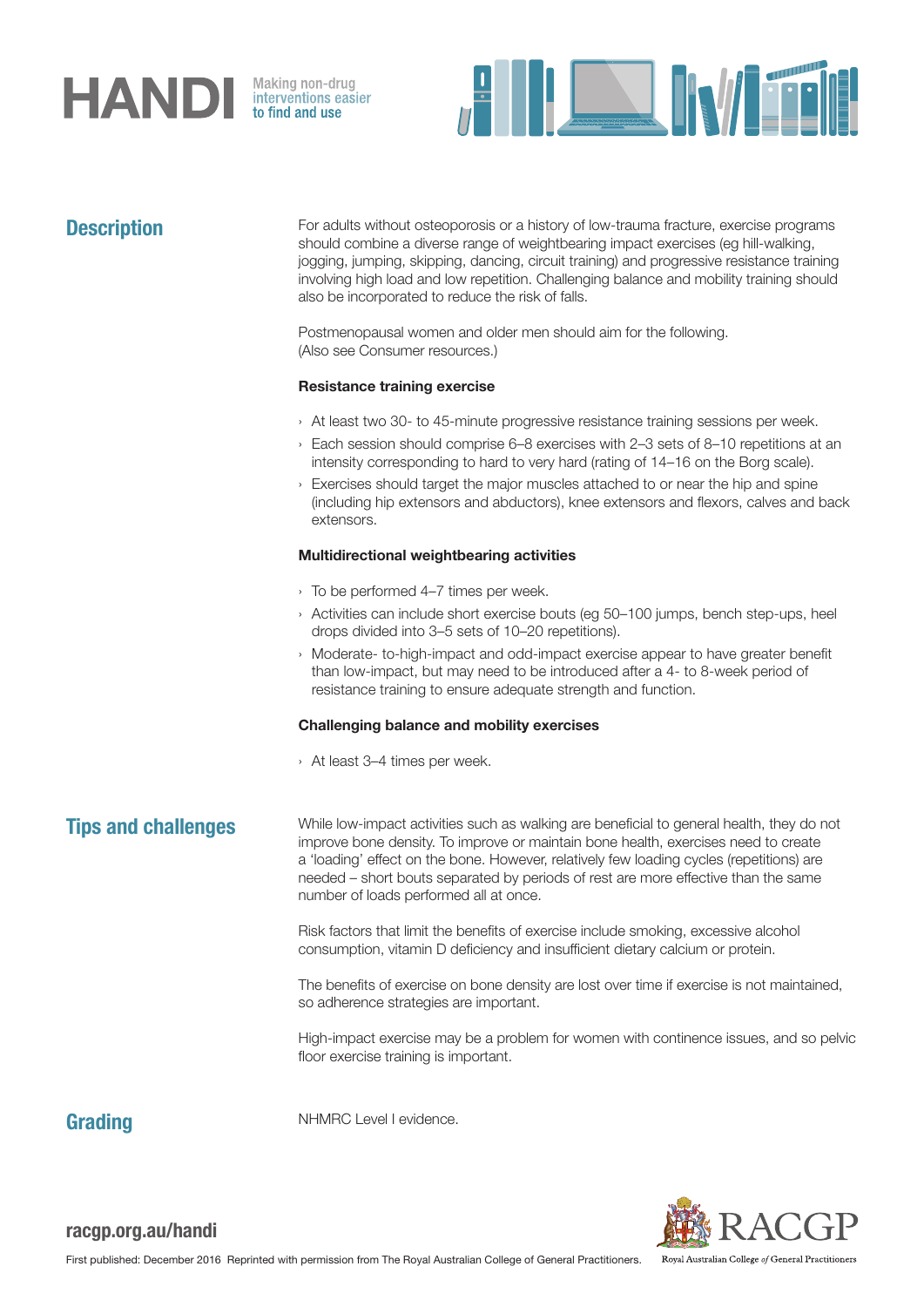



| <b>References</b>         | Xu J, Lombardi G, Jiao W, Banfi G. Effects of exercise on bone status in female subjects,<br>from young girls to postmenopausal women: An overview of systematic reviews and<br>meta-analyses. Sports Med 2016;46(8):1165-82. doi: 10.1007/s40279-016-0494-0. |  |
|---------------------------|---------------------------------------------------------------------------------------------------------------------------------------------------------------------------------------------------------------------------------------------------------------|--|
|                           | Zhao R, Zhao M, Xu Z. The effects of differing resistance training modes on the<br>preservation of bone mineral density in postmenopausal women: A meta-analysis.<br>Osteopor Int 2015;26:1605-18.                                                            |  |
|                           | Beck BR, Daly RM, Singh MAF, Taaffe DR. Exercise and sports science Australia (ESSA)<br>position statement on exercise prescription for the prevention and management of<br>osteoporosis. J Sci Med Sport 2016.                                               |  |
| <b>Consumer resources</b> | Osteoporosis Australia – Prevention: Exercise. This includes an exercise fact sheet and<br>information about strategies to avoid falls.                                                                                                                       |  |
|                           | Example of a structured exercise program                                                                                                                                                                                                                      |  |
|                           | Warm-up:                                                                                                                                                                                                                                                      |  |
|                           | Choice of treadmill, stationary bike or stair/bench step-ups                                                                                                                                                                                                  |  |
|                           | 5–10 minutes at moderate intensity                                                                                                                                                                                                                            |  |

|                  | <b>Progressive resistance</b><br>training                                                                                                                                                                                               | <b>Weightbearing impact</b><br>exercises*                                                                                                                                 | <b>Challenging balance</b><br>and mobility exercises                                                                                                                                                                                                                                                                                                                                                                                                                         |
|------------------|-----------------------------------------------------------------------------------------------------------------------------------------------------------------------------------------------------------------------------------------|---------------------------------------------------------------------------------------------------------------------------------------------------------------------------|------------------------------------------------------------------------------------------------------------------------------------------------------------------------------------------------------------------------------------------------------------------------------------------------------------------------------------------------------------------------------------------------------------------------------------------------------------------------------|
| <b>Type</b>      | Target muscles attached to<br>the hip and spine: weighted<br>lunges, squats, hip abduction/<br>adduction, knee extension/<br>flexion, plantar flexion/dorsi-<br>flexion, back extension and<br>core/postural muscles (eg<br>abdominals) | Multidirectional activities:<br>heel drops, jumping (forward/<br>backward, side-to-side),<br>hopping, skipping, dancing,<br>bench step-ups/ drop jumps,<br>stair climbing | Standing and mobility exercises:<br>reduce base of support<br>$\rightarrow$<br>(standing with feet together,<br>semi-tandem or on one leg);<br>perturb centre of mass<br>$\rightarrow$<br>with leaning and reaching<br>exercises;<br>tandem walking;<br>$\rightarrow$<br>backwards, sideways,<br>$\mathcal{L}$<br>crossover or figure-of-eight<br>walking;<br>stepping over obstacles;<br>reduce the need for upper<br>limb support;<br>Tai Chi and dancing<br>$\rightarrow$ |
| <b>Frequency</b> | At least twice a week                                                                                                                                                                                                                   | 4-7 times per week                                                                                                                                                        | At least 3 times per week                                                                                                                                                                                                                                                                                                                                                                                                                                                    |